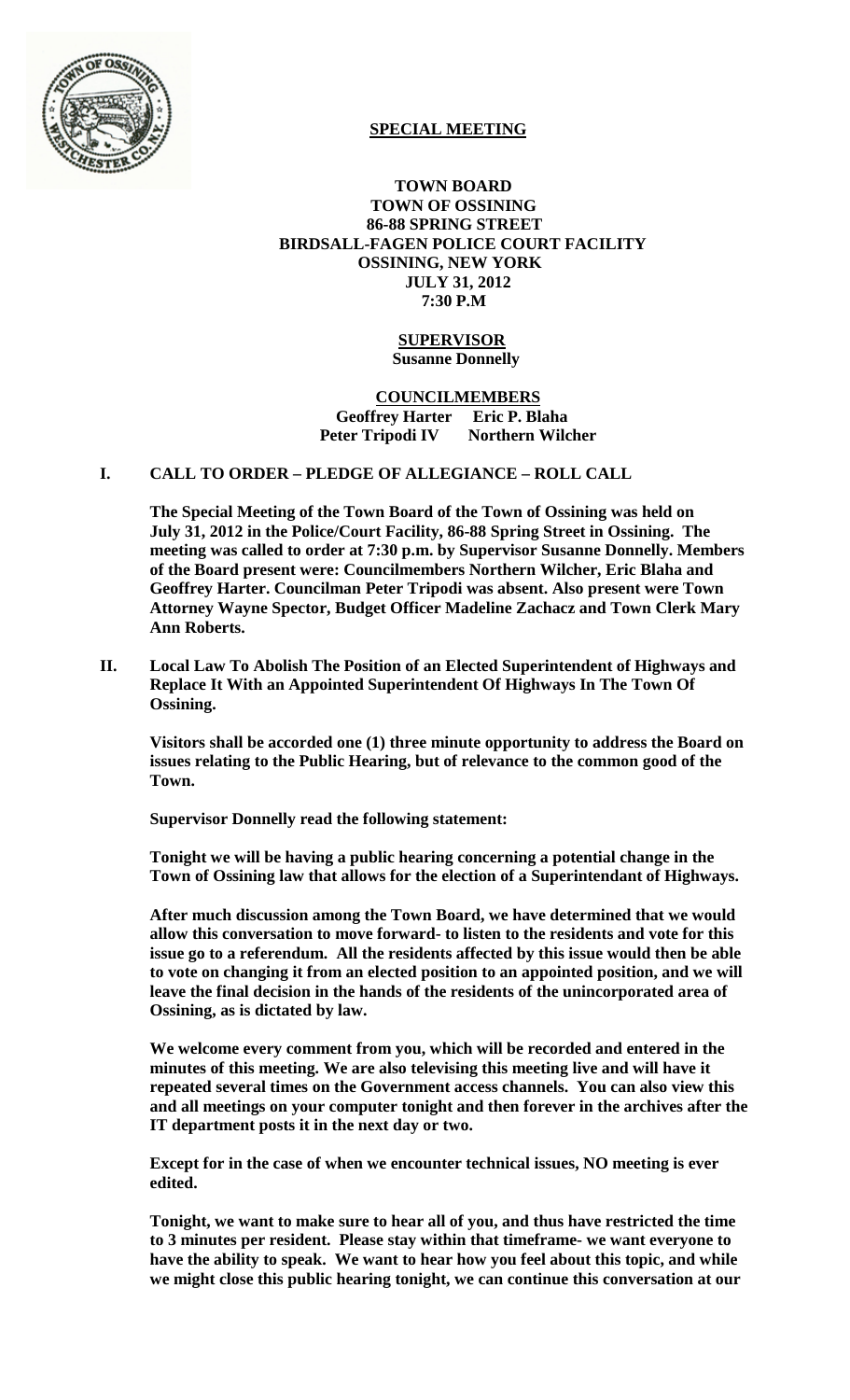Aug. 21 Town Hall Meeting. The Town Board will vote on this on August 28<sup>th</sup> and, **if passed, it will be on the ballot in November 2012 for each registered voter in the unincorporated area of the Town to decide on whether the law will be enacted or not.**

**Again, we want to emphasize it is not about an individual, but rather about an autonomous position that cannot be held accountable for performance under the current law.**

**As I have said many times before, this is about business. This is not a personality contest, the perception and/or reality of favoritism, or politics. It is about getting the required work done through project management, proper scheduling, and the ability to handle crisis situations as they arise.** 

**We, the Board and the Administration of the Town, understand the differences between the Private and Public sectors. We understand that we must be a service oriented team that understands what is needed to accomplish goals for the whole community, not what is best for individuals. Each member of our team must be held accountable to the administration that is thereby responsible to the taxpayers of the Town of Ossining.** 

**For those who are concerned that 4 of the 5 members of this Board do not live in the unincorporated section of the Town, please remember we view the Town as a business, and feel as though we are the CEO and Board with whom the stakeholders have vested their trust to run a successful operation. We are working daily with the Dept Managers as they accomplish goals, ensure the safety of our infrastructure, examine new and innovative ways of saving tax dollars with technology, and utilizing best practices to ensure that our employees work as safely and as efficiently as possible.** 

**Please be assured that we are not looking to consolidate the Highway department with the Village DPW. We have heard from many of you how YOUR Highway personnel do a fantastic job and how happy you are with the crew. We would not have replaced a member of the "crew" this spring had we even thought about consolidation.** 

**As we told you since this subject came up originally, if this moves forward, we will be creating a committee which will include members of the community to work with us to draft a job description for the appointed position, format job responsibilities, and be part of the vetting process when applicants apply.** 

**The Town Board has, and will continue to be, upfront and honest with each and every one of you, and pledge our commitment to you for open and transparent government.**

**At 7:31 P.M., the Public Hearing was opened.**

**Regina Valko, Duers Court, stated that she did not have any complaints about the department or the Superintendent of Highways. Mr. O'Connor does an excellent job. She questioned whether there would be notification by mail several times as many people do not have a computer to view this information on line? Also, in section 6 you indicated that you were going to form minimum qualifications for this position. When these minimum qualifications are set Ms. Valko would like to know what they are. You also stated that as a Town Board you will be the appointing authority for all the employees of the Highway Department and for procurement and expenditures. If you are just working on the Highway Superintendent position why are you now taking over the entire Highway Department?**

**Supervisor Donnelly responded that yes, there would be at least one mailing if not two regarding this subject matter and that it would be further discussed at future Work Sessions. A non-elected Superintendent of Highways would be in charge of running the department and would report back to the Board. The Town Board has**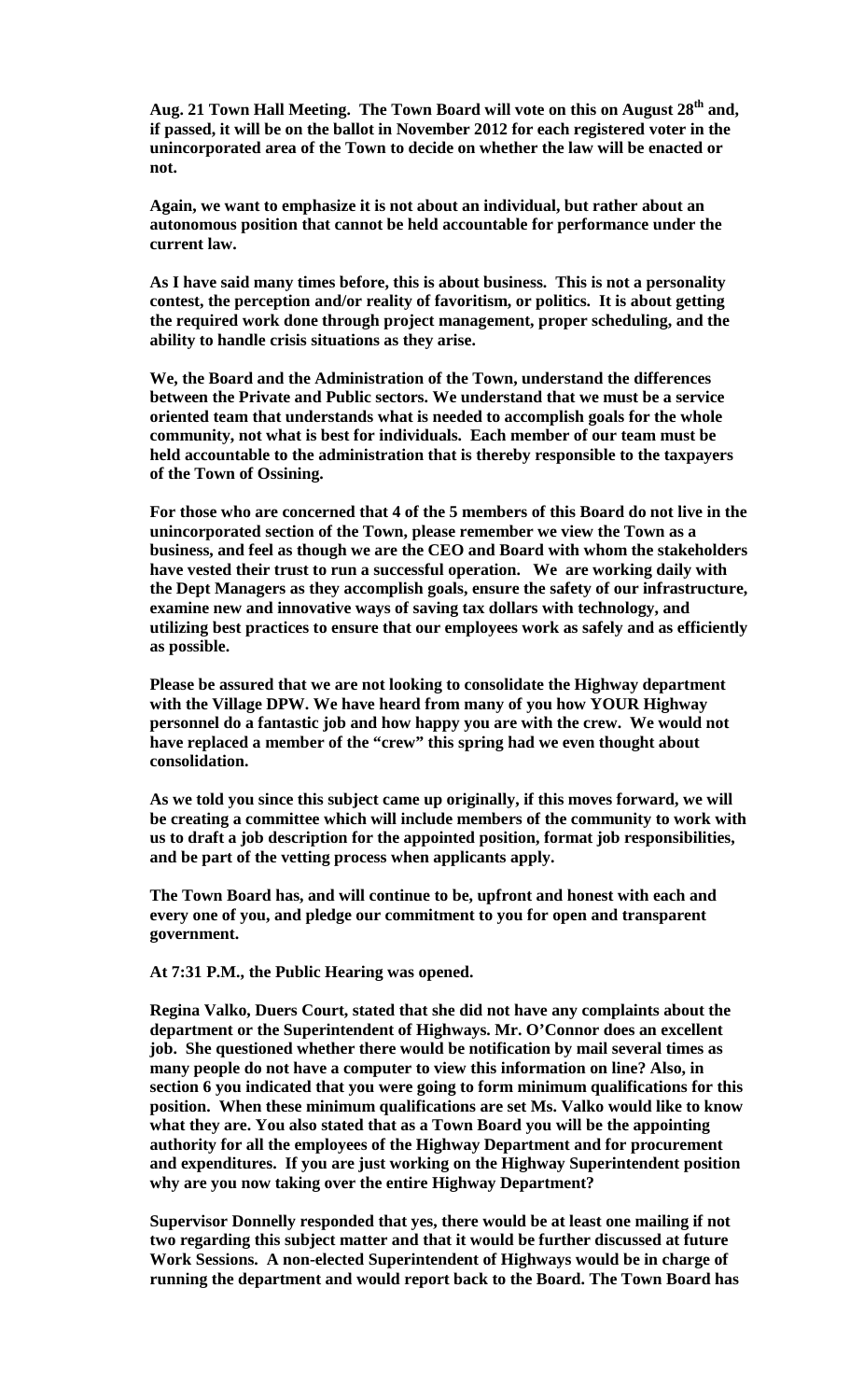**a fiduciary responsibility to all expenditures. As it stands now, the Superintendent of Highways does not report to anyone.**

**Regina Valko also questioned that if you have four members of the board that live in the village and one that lives in the town she feels that there isn't an even distribution.**

**Supervisor Donnelly explained that you need to look at this as a business atmosphere and believes that we have shown over the last seven months that we are working hard for the people in the unincorporated area and the town.**

**Sim Storch, Somerstown Road, has read the coverage in the Gazette regarding the Superintendent of Highways position proposed as an appointed rather than an elected position. Mr. Storch recently had an issue with a hole in front of his home that caused a great deal of noise as cars went over it. After several phone calls to both the Town and the State, he did not receive any guidance as to whether it was a State problem or a Town problem. At some point in time it was repaired and he doesn't know whether the State or the Town did the repair. After a short time, the hole was in need of repair again. A second phone call to the Town was directed to a foreman who made a proper repair. Mr. Storch feels that it not a matter if you elect somebody or appoint somebody the position should be held by the best person. The rank and file person should be involved in the decision making. The Board may want to consider promoting from within. The people who actually do the work should provide input on what the qualifications of a Highway Superintendent should be or how can it be done better.** 

**Supervisor Donnelly responded that anyone can apply for this position as long as they are at least 18 years of age.**

**Sim Storch advised that there was no mention of salary for this position.**

**William Scherer, North State Road, has been a resident since December 1974 and has never had a problem with snow removal. His feeling is that since it is a good system, it is not a good thing to change it to an appointed position rather than an elected position. Mr. Scherer feels that we should keep this position as an elected position. Mr. O'Connor and his crew have been excellent; they work for the good of the Town.** 

**Robert Sherman, Tavano Road, The residents are satisfied and if you talk about a business it all starts from the top. Please refer to the old saying. "If it isn't broken, don't fix it". This decision should be made once the incumbent retires. Mr. O'Connor should not be fired. Everyone is happy with the system the way it is.** 

**Philip Rader, Gordon Avenue, Mr. Rader agreed with Mr. Sherman's comments and he commended Mr. O'Connor for saving the property in his neighborhood. Only 5% of the municipalities in the State of New York have appointed Highway Superintendents and if this is such a good thing why isn't the percentage higher? At this point in time, he is pleased with the service.** 

**Mindy Lamarre, Haymont Terrace, stated that Mr. O'Connor has done a wonderful job and questioned where the motivation came from to propose the change from elected to appointed. Ms. Lamarre is not sure if the Board is looking out for the best interest of the Town. If he wasn't doing a good job he would have been removed by the voters. After reading the meeting minutes from June 19, 2012 it states that the position should not be determined by a popularity contest. Elections by nature are popularity contests. Ms. Lamarre reminded the Board that Citizens have elected convicted felons. The Mayor of Washington, D.C. was re-elected even after he was convicted. Ms. Lammare can't imagine that in this day and age that a Town Government would want to take voting rights away from people.**

**Supervisor Donnelly clarified that with an elected Highway Superintendent this position is autonomous and they do not report to the Board.**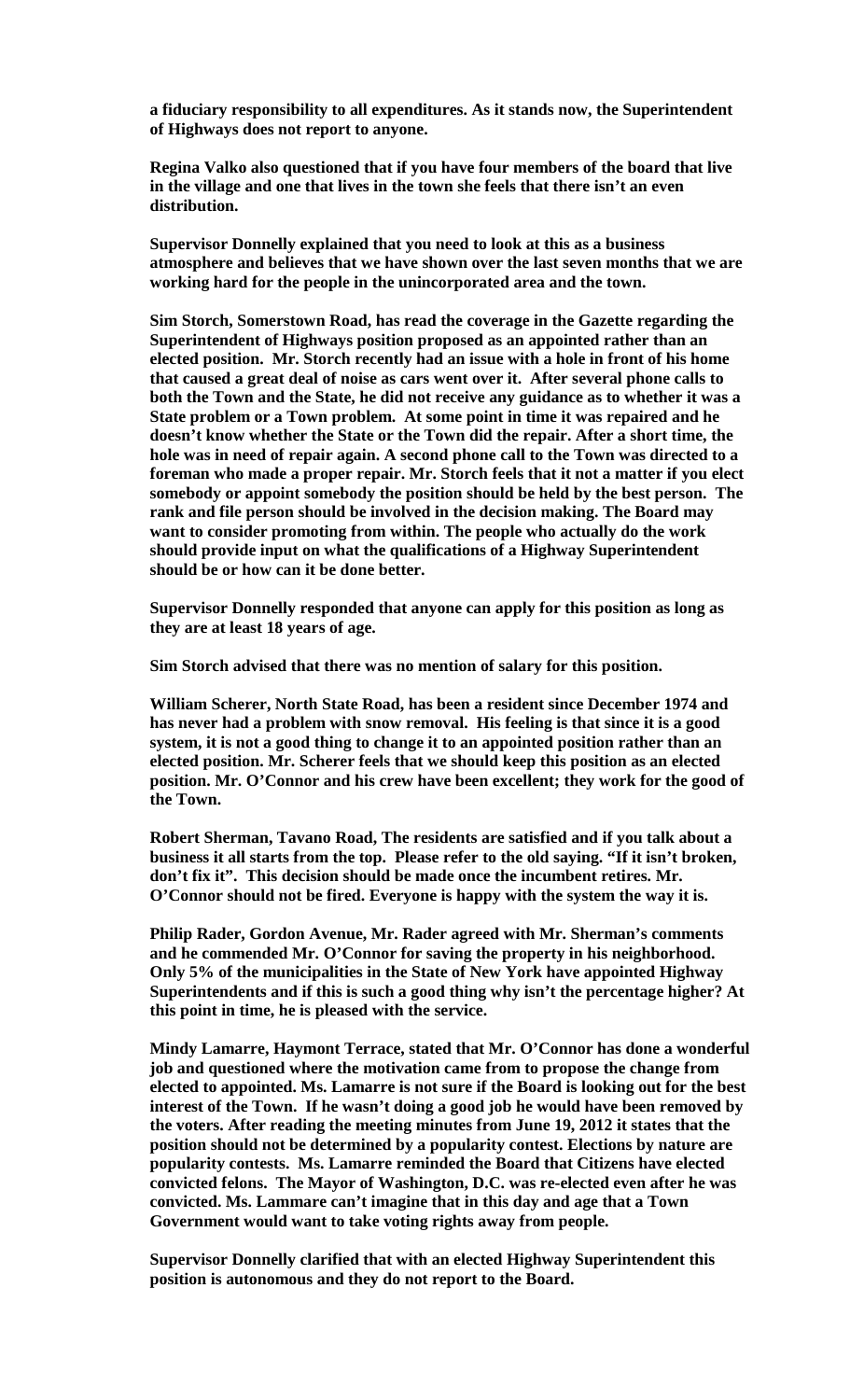**Steve Jenney, Deer Run Lane, met Mr. O'Connor for the first time in 1996 and has found Mr. O'Connor to be a very qualified individual who has done much for his community through the Town Board, Fire Department, etc… He has been a loyal servant to our community. Mr. Jenney does not want the Town of Ossining run like a business with a CEO. He feels that the people are very comfortable with the job he has done and questions why the Board is meddling. The Town people want Mr. O'Connor and questions why the Board is forcing him out of a job when he has done a great job. If the Board appoints someone, this will leave the people with many questions. Mr. Jenny feels that The Board should leave well enough alone and let the Department stay the way it is.** 

**Judy Weintraub, Ganung Drive, stated that the question is accountability. She questioned what Mr. O'Connor's salary was at this time?** 

**Supervisor Donnelly responded that it was approximately \$90,000.** 

**Ms. Weintraub questioned if this position would be civil service?**

**Supervisor Donnelly responded yes it will be civil service.** 

**Ms. Weintraub stated that Pleasantville just hired a gentleman such as Mr. O'Connor and it was a civil service position and the base salary was \$135,000 plus. She is not overly convinced that the Town will be saving money. Once you appoint someone from the civil service list and they end their probationary period, they are there for life.** 

**Supervisor Donnelly explained that this would be a Department Manager job and most of our department managers are not civil service.**

**Ms. Weintraub explained that an elected official does not do their job then the citizens can vote him out and that is the accountability that we have.** 

**Budget Officer Zachacz responded that this will be an appointed position and would not be an exam based position just an appointed civil service position.**

**Frank Faiella, a former Town Resident, who was born and raised in the Village of Ossining, stated that Russ Curtin and Michael O'Connor have both done a great job. It seems that we are moving everything out of what we have had for many years such as the Police Department, Highway Department. Mr. O'Connor did more than his share for the Town & Village of Ossining and would do anything to help our residents.** 

**Andre Lamarre, Haymont Terrace, The Community Budget is something that the Board is responsible for and if you don't take care of it properly the citizens can fire you by hiring someone else through a vote. The Highway Superintendent has a job to do and if the residents don't like it they can fire him. Mr. O'Connor is the lowest paid Highway Superintendent in the County. If the Town Board wants to appoint someone, they are going to have to raise the salary. An individual is able to run for this position whether they know anything about the job or not.**

**Supervisor Donnelly explained that it is an appointed position and it says in the law that the person must live in the Town of Ossining.**

**Mr. Lamarre states that there is no one in the Town of Ossining that is on the list.** 

**Supervisor Donnelly explained that this is an appointed position and we do not need to go off a list.** 

**Mr. Lamarre questioned will you be making other positions to be appointed such as Tax Receiver, the four Judges, The Board?**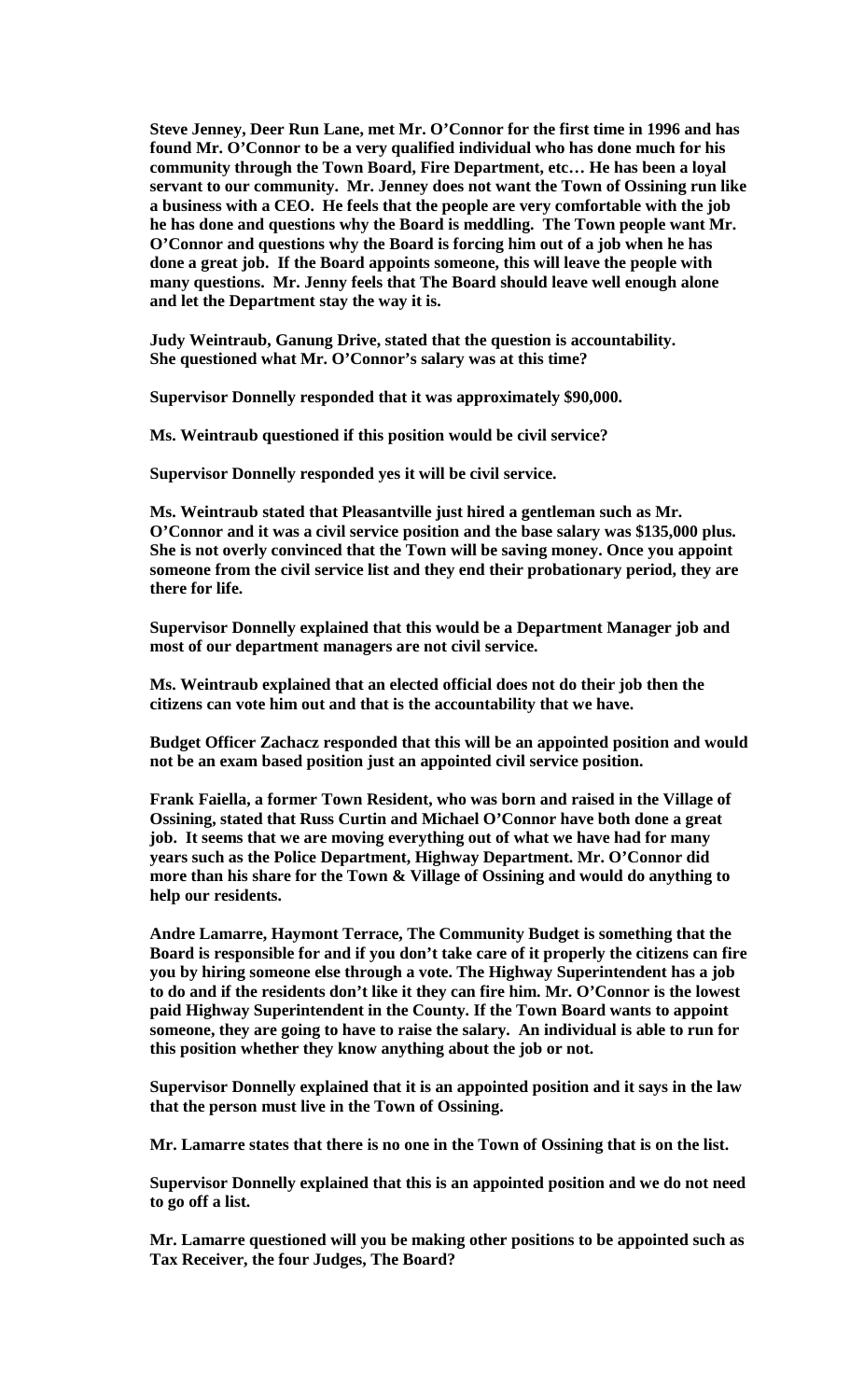**Ellen Kahan, Ganung Drive, has lived in Ossining for the past 24 years. This the first Board to hear our concerns. Mr. O'Connor has done a wonderful job but at the end of the day the position is protection to the unincorporated area to ensure that any effort to get rid of our Highway Department will require notification and involvement from the community. This must have an affirmative vote.** 

**Supervisor Donnelly reminded the Community that a Town Hall Meeting will take place on August 21, 2012 at the Ossining Public Library in the Theater Section. Kindly use the back door to enter as the main library is closed at that time. The Town Board will have a vote on the Local Law pertaining to the abolishing of the position of an elected Superintendent of Highways and replace it with an appointed Superintendent of Highways. This is open to all registered voters.**

**At 8:08 P.M., Councilman Blaha moved and it was seconded by Councilman Wilcher that the Public Hearing be closed.**

**III. ANNOUNCEMENTS-None**

#### **IV. PUBLIC COMMENT ON AGENDA ITEMS-None**

**V. BOARD RESOLUTIONS** 

### **A. TAX CERTIORARI**

#### **CHRISTOPHER L. TROTTA vs. TOWN OF OSSINING**

**Councilmember Harter moved and it was seconded by Councilmember Wilcher that the following be approved:**

**WHEREAS, proceedings pursuant to Article 7 of the Real Property Tax Law of the State of New York were instituted by Christopher L. Trotta, against the Town of Ossining to review the tax assessments made on Petitioner's property located at 139 North Highland Avenue in the Town of Ossining, and designated on the tax assessment map of the Town of Ossining as Section 89.15, Block 4, Lot 14, for assessment years 2006 through 2011, which proceedings are now pending in the Supreme Court of the State of New York, County of Westchester, under Index Nos. 19142/2006; 19880/2007; 21427/2008; 22102/2009; 24073/2010; and 14827/2011; and** 

**WHEREAS, the above Petitioner has agreed to a compromise and settlement of such proceedings, subject to the approval of the Town Board, correcting and reducing the assessed valuation of its real property and improvements, as follows:** 

| Section 89.15, Block 4, Lot 14 |              |             |                     |  |  |
|--------------------------------|--------------|-------------|---------------------|--|--|
| Assessment                     | Original     | ∍Settlement | <b>Reduction in</b> |  |  |
| <b>Roll Year</b>               | : Assessment | Assessment  | Assessment          |  |  |
| 2006                           | \$36,000     | \$28,800    | \$7,200             |  |  |
| 2007                           | \$36,000     | \$28,800    | \$7,200             |  |  |
| 2008                           | \$36,000     | \$28,800    | \$7,200             |  |  |
| 2009                           | \$36,000     | \$28,800    | \$7,200             |  |  |
| 2010                           | \$36,000     | \$28,800    | \$7,200             |  |  |
| 2011                           | \$36,000     | \$28,800    | \$7,200             |  |  |

**WHEREAS, any and all refunds necessitated by said settlement will be made without interest; and WHEREAS, the Town Board, upon the recommendation of**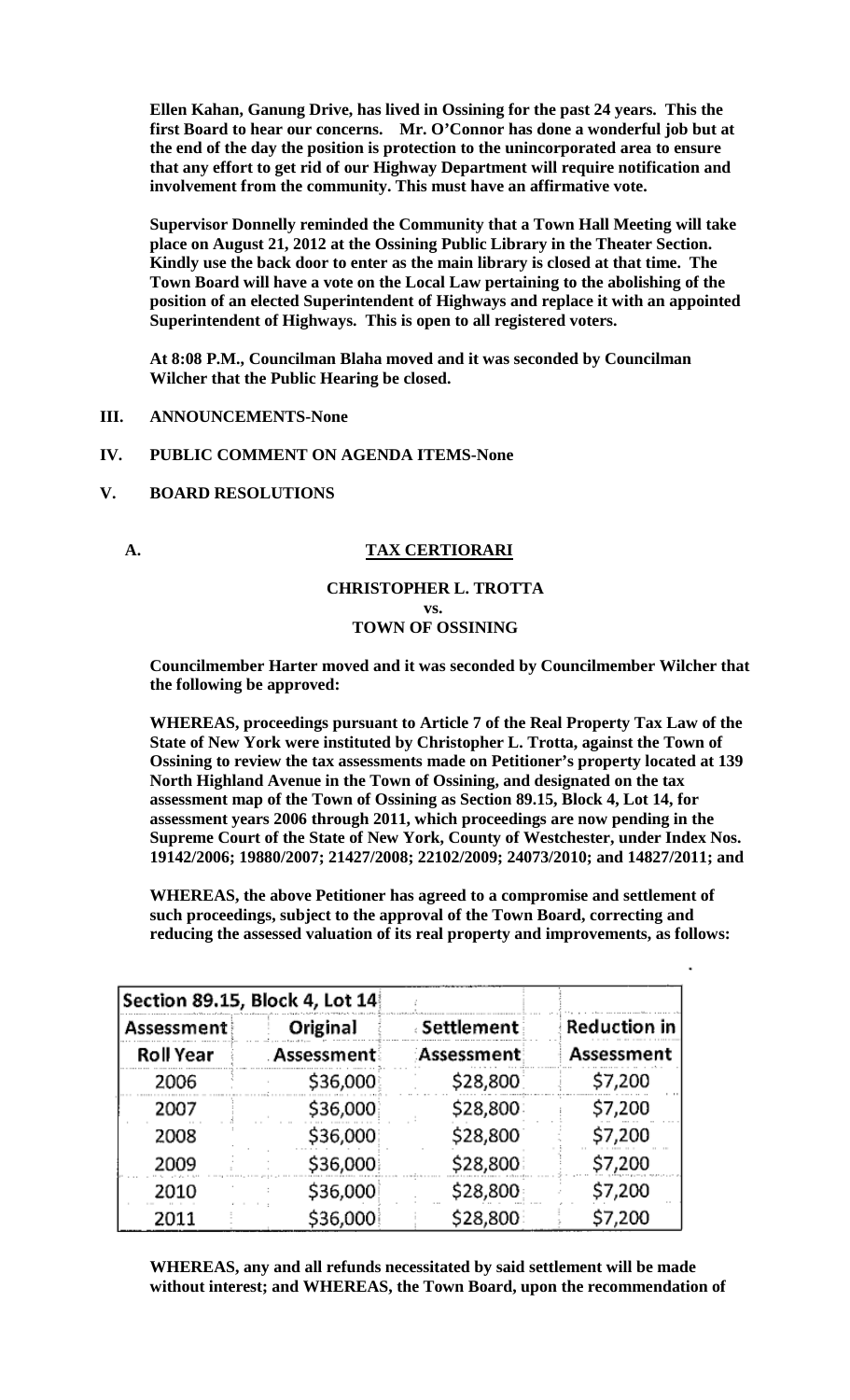**the Assessor, concurred by the Town Attorney, finds the proposed settlement appropriate and in the best interest of the Town of Ossining; now therefore it is** 

**RESOLVED, that settlement of the proceedings, on the terms set forth herein, is hereby accepted and approved, subject to the approval of the Supreme Court, Westchester County, wherein such proceedings are pending; and it is further** 

**RESOLVED, that the Town Attorney is hereby authorized and directed to procure and execute any documents necessary to effectuate such settlement; and it is further** 

**RESOLVED, subject to the approval of the Supreme Court, Westchester County, that the Assessor is authorized and directed to make the changes and corrections to the individual unit assessment on the tax assessment roll of the Town of Ossining, which will be ordered pursuant to the Consent Judgment to be entered in accordance with the terms of this settlement, and the Receiver of Taxes is authorized and directed to process and pay the refund of Town of Ossining taxes estimated to be \$492.39, which will be ordered pursuant to said Consent Judgment.**

**Motion Carried: Unanimously**

# **B.** TAX CERTIORARI

#### **AGORA GOURMET FOODS, INC.**

#### **vs. TOWN OF OSSINING**

**Councilmember Harter moved and it was seconded by Councilmember Wilcher that the following be approved:**

**WHEREAS, proceedings pursuant to Article 7 of the Real Property Tax Law of the State of New York were instituted by Agora Gourmet Foods, Inc., against the Town of Ossining to review the tax assessments made on Petitioner's property located at 512 North State Road in the Town of Ossining, and designated on the tax assessment map of the Town of Ossining as Section 90.19, Block 2, Lot 15, for assessment years 2010 and 2011, which proceedings are now pending in the Supreme Court of the State of New York, County of Westchester, under Index Nos. 26484/2010; and 15800/2011; and** 

**WHEREAS, the above Petitioner has agreed to a compromise and settlement of such proceedings, subject to the approval of the Town Board, correcting and reducing the assessed valuation of its real property and improvements, as follows:** 

| Assessment | Tax  | Reduced | Reduced | Reduction |
|------------|------|---------|---------|-----------|
| Year       | Year | From    | Тo      |           |
| 2010       | 2011 | 60,600  | 47,260  | 13,340    |
| 2011       | 2012 | 60,600  | 46,800  | 13,800    |

**WHEREAS, any and all refunds necessitated by said settlement will be made without interest; and WHEREAS, the Town Board, upon the recommendation of the Assessor, concurred by the Town Attorney, finds the proposed settlement appropriate and in the best interest of the Town of Ossining; now therefore it is** 

**RESOLVED, that settlement of the proceedings, on the terms set forth herein, is hereby accepted and approved, subject to the approval of the Supreme Court, Westchester County, wherein such proceedings are pending; and it is further** 

**RESOLVED, that the Town Attorney is hereby authorized and directed to procure and execute any documents necessary to effectuate such settlement; and it is further**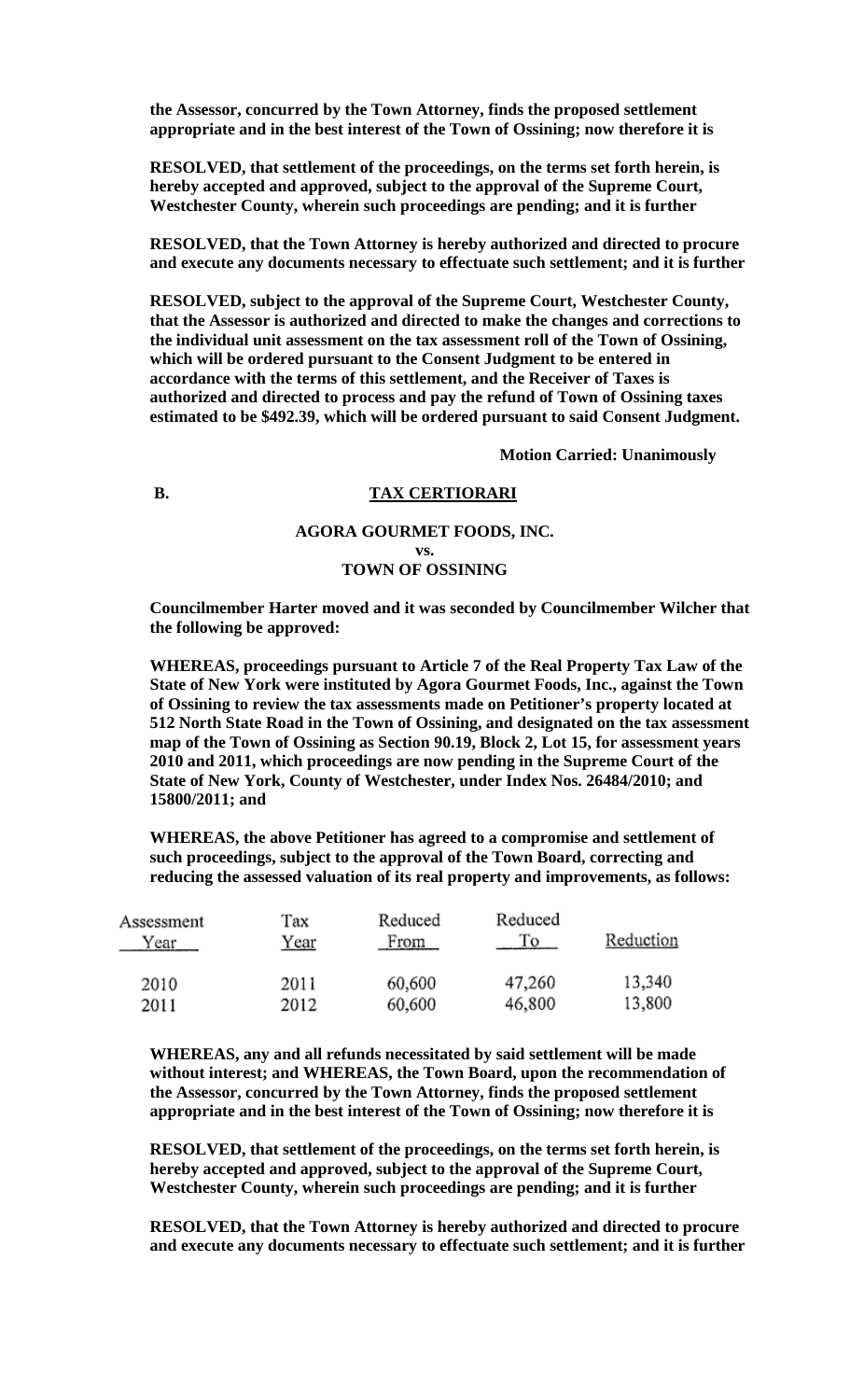**RESOLVED, subject to the approval of the Supreme Court, Westchester County, that the Assessor is authorized and directed to make the changes and corrections to the individual unit assessment on the tax assessment roll of the Town of Ossining, which will be ordered pursuant to the Consent Judgment to be entered in accordance with the terms of this settlement, and the Receiver of Taxes is authorized and directed to process and pay the refund of Town of Ossining taxes estimated to be \$4,049.09, which will be ordered pursuant to said Consent Judgment.**

#### **Motion Carried: Unanimously**

## **C. TAX CERTIORARI**

### **MARIO VELARDO AND ANTONIO VELARDO INC.**

#### **vs. TOWN OF OSSINING**

**Councilmember Wilcher moved and it was seconded by Councilmember Blaha that the following be approved:**

**WHEREAS, proceedings pursuant to Article 7 of the Real Property Tax Law of the State of New York were instituted by Mario Velardo and Antonio Velardo Inc., against the Town of Ossining to review the tax assessments made on Petitioner's property located at 76 Broadway in the Town of Ossining, and designated on the tax assessment map of the Town of Ossining as Section 89.19, Block 5, Lot 50, for assessment year 2011, which proceeding is now pending in the Supreme Court of the State of New York, County of Westchester, under Index No. 57153/2011; and** 

**WHEREAS, the above Petitioner has agreed to a compromise and settlement of such proceedings, subject to the approval of the Town Board, correcting and reducing the assessed valuation of its real property and improvements, as follows:** 

| Parcel ID         | Current AV | Reduced AV | AV Reduction |
|-------------------|------------|------------|--------------|
| 89.19-5-50 19,130 |            | 17,550     | 1,580        |

**WHEREAS, any and all refunds necessitated by said settlement will be made without interest; and WHEREAS, the Town Board, upon the recommendation of the Assessor, concurred by the Town Attorney, finds the proposed settlement appropriate and in the best interest of the Town of Ossining; now therefore it is** 

**RESOLVED, that settlement of the proceedings, on the terms set forth herein, is hereby accepted and approved, subject to the approval of the Supreme Court, Westchester County, wherein such proceedings are pending; and it is further** 

**RESOLVED, that the Town Attorney is hereby authorized and directed to procure and execute any documents necessary to effectuate such settlement; and it is further** 

**RESOLVED, subject to the approval of the Supreme Court, Westchester County, that the Assessor is authorized and directed to make the changes and corrections to the individual unit assessment on the tax assessment roll of the Town of Ossining, which will be ordered pursuant to the Consent Judgment to be entered in accordance with the terms of this settlement, and the Receiver of Taxes is authorized and directed to process and pay the refund of Town of Ossining taxes estimated to be \$22.28, which will be ordered pursuant to said Consent Judgment.**

**Motion Carried: Unanimously**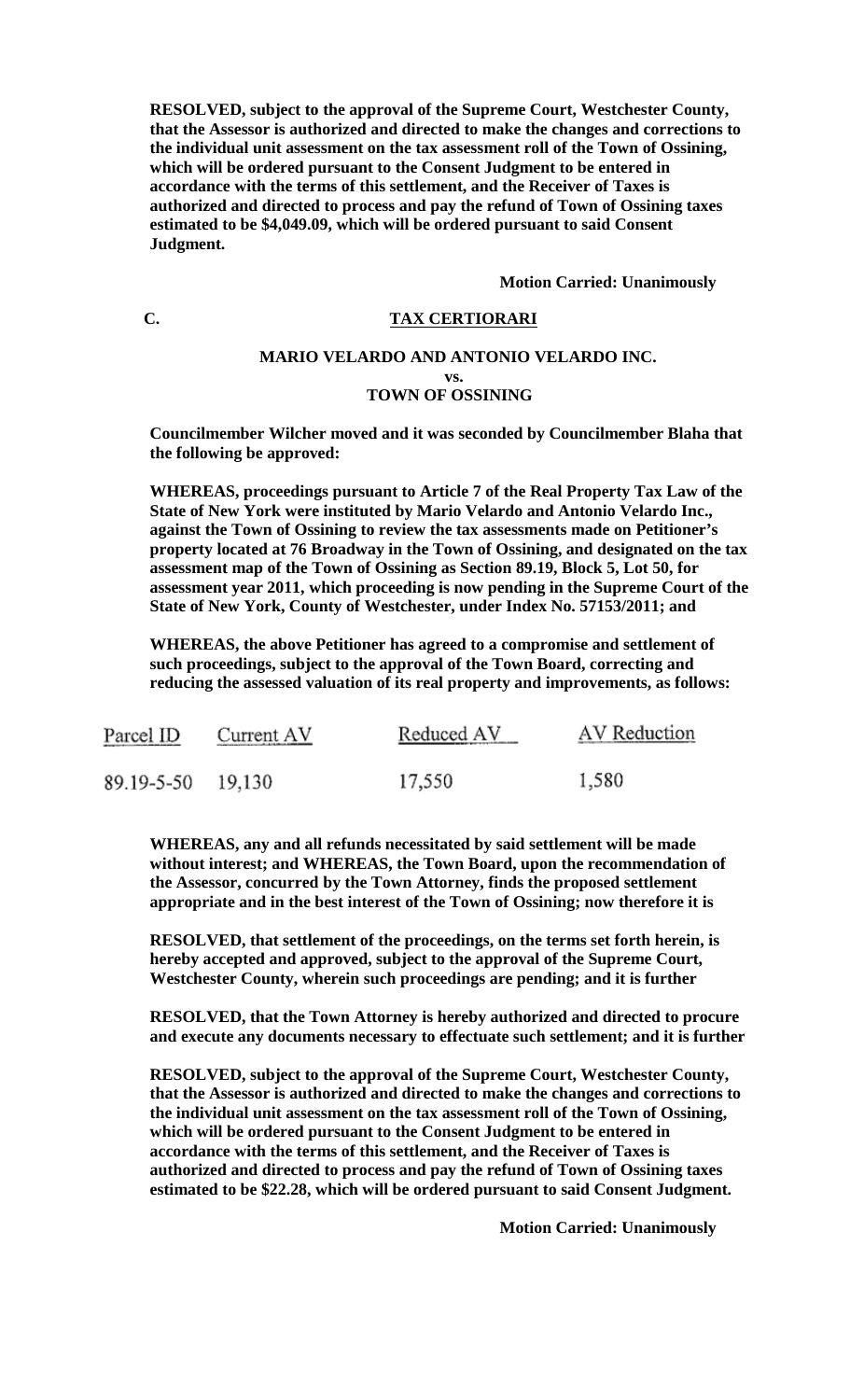#### **D. TAX CERTIORARI**

#### **MARIO VELARDO AND ANTONIO VELARDO INC. vs. TOWN OF OSSINING**

**Councilmember Wilcher moved and it was seconded by Councilmember Harter that the following be approved:**

**WHEREAS, proceedings pursuant to Article 7 of the Real Property Tax Law of the State of New York were instituted by Mario Velardo and Antonio Velardo Inc., against the Town of Ossining to review the tax assessments made on Petitioner's property located at 80 Broadway in the Town of Ossining, and designated on the tax assessment map of the Town of Ossining as Section 89.19, Block 5, Lot 51, for assessment year 2011, which proceeding is now pending in the Supreme Court of the State of New York, County of Westchester, under Index No. 57155/2011; and** 

**WHEREAS, the above Petitioner has agreed to a compromise and settlement of such proceedings, subject to the approval of the Town Board, correcting and reducing the assessed valuation of its real property and improvements, as follows:** 

| Parcel ID  | Current AV | Reduced AV | AV Reduction |
|------------|------------|------------|--------------|
| 89.19-5-51 | 16,500     | 15,210     | 1,290        |

**WHEREAS, any and all refunds necessitated by said settlement will be made without interest; and WHEREAS, the Town Board, upon the recommendation of the Assessor, concurred by the Town Attorney, finds the proposed settlement appropriate and in the best interest of the Town of Ossining; now therefore it is** 

**RESOLVED, that settlement of the proceedings, on the terms set forth herein, is hereby accepted and approved, subject to the approval of the Supreme Court, Westchester County, wherein such proceedings are pending; and it is further** 

**RESOLVED, that the Town Attorney is hereby authorized and directed to procure and execute any documents necessary to effectuate such settlement; and it is further** 

**RESOLVED, subject to the approval of the Supreme Court, Westchester County, that the Assessor is authorized and directed to make the changes and corrections to the individual unit assessment on the tax assessment roll of the Town of Ossining, which will be ordered pursuant to the Consent Judgment to be entered in accordance with the terms of this settlement, and the Receiver of Taxes is authorized and directed to process and pay the refund of Town of Ossining taxes estimated to be \$18.19, which will be ordered pursuant to said Consent Judgment.**

**Motion Carried: Unanimously**

## **E. TAX CERTIORARI**

#### **MARIO VELARDO AND ANTONIO VELARDO INC. vs. TOWN OF OSSINING**

**Councilmember Harter moved and it was seconded by Councilmember Blaha that the following be approved:**

**WHEREAS, proceedings pursuant to Article 7 of the Real Property Tax Law of the State of New York were instituted by Mario Velardo and Antonio Velardo Inc., against the Town of Ossining to review the tax assessments made on Petitioner's property located at 104 Dale Avenue in the Town of Ossining, and designated on the tax assessment map of the Town of Ossining as Section 89.12, Block 4, Lot 38, for**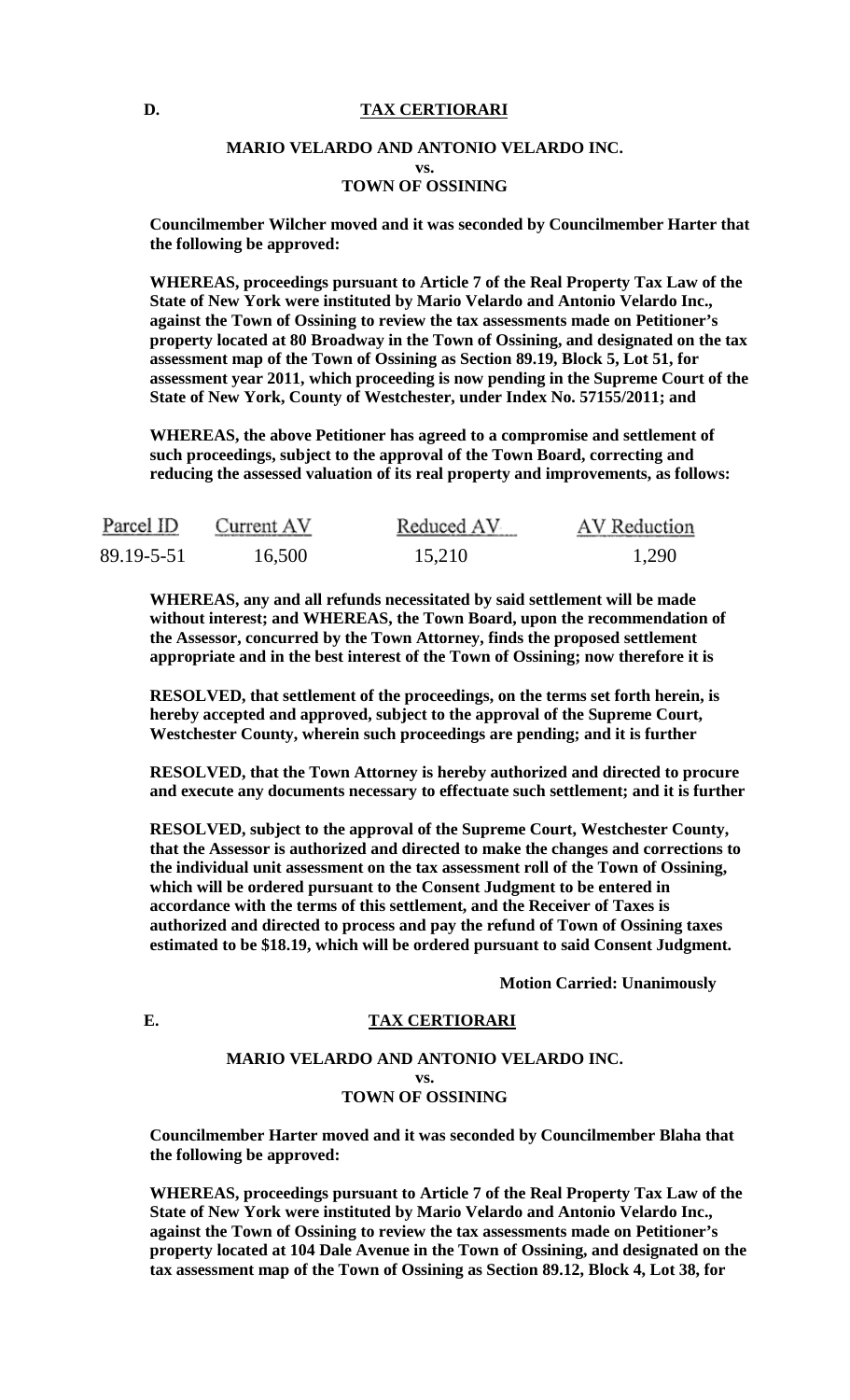**assessment year 2011, which proceeding is now pending in the Supreme Court of the State of New York, County of Westchester, under Index No. 57156/2011; and** 

**WHEREAS, the above Petitioner has agreed to a compromise and settlement of such proceedings, subject to the approval of the Town Board, correcting and reducing the assessed valuation of its real property and improvements, as follows:** 

| Parcel ID  | Current AV | Reduced AV | AV Reduction |
|------------|------------|------------|--------------|
| 89.12-4-38 | 39,690     | 32,175     | 7.515        |

**WHEREAS, any and all refunds necessitated by said settlement will be made without interest; and WHEREAS, the Town Board, upon the recommendation of the Assessor, concurred by the Town Attorney, finds the proposed settlement appropriate and in the best interest of the Town of Ossining; now therefore it is** 

**RESOLVED, that settlement of the proceedings, on the terms set forth herein, is hereby accepted and approved, subject to the approval of the Supreme Court, Westchester County, wherein such proceedings are pending; and it is further** 

**RESOLVED, that the Town Attorney is hereby authorized and directed to procure and execute any documents necessary to effectuate such settlement; and it is further** 

**RESOLVED, subject to the approval of the Supreme Court, Westchester County, that the Assessor is authorized and directed to make the changes and corrections to the individual unit assessment on the tax assessment roll of the Town of Ossining, which will be ordered pursuant to the Consent Judgment to be entered in accordance with the terms of this settlement, and the Receiver of Taxes is authorized and directed to process and pay the refund of Town of Ossining taxes estimated to be \$105.99, which will be ordered pursuant to said Consent Judgment.**

**Motion Carried: Unanimously**

#### **F. TAX CERTIORARI**

**OSSINING LAND LLC, vs. TOWN OF OSSINING**

**Councilmember Harter moved and it was seconded by Councilmember Wilcher that the following be approved:**

**WHEREAS, proceedings pursuant to Article 7 of the Real Property Tax Law of the State of New York were instituted by Ossining Land LLC, against the Town of Ossining to review the tax assessments made on Petitioner's property located at State, James and Hunter Streets in the Town of Ossining, and designated on the tax assessment map of the Town of Ossining as Section 97.07, Block 2, Lot 17; Section 97.07, Block 2, Lot 18; Section 97.07-2-68/1101-9999 as set forth on Exhibits A and B, for assessment years 2008 and 2011, which proceedings are now pending in the Supreme Court of the State of New York, County of Westchester, under Index Nos. 21708/2008, 20210/2008, 16046/2011; and** 

**WHEREAS, the above Petitioner has agreed to a compromise and settlement of such proceedings, subject to the approval of the Town Board, correcting and reducing the assessed valuation of its real property and improvements, as follows:** 

| <b>Assessment Year</b> | <b>Assessment Reduced From: Reduced To: Amount of Reduction</b> |
|------------------------|-----------------------------------------------------------------|
| 2008                   | <b>See Attached Exhibit B</b>                                   |
| 2011                   | <b>See Attached Exhibit A</b>                                   |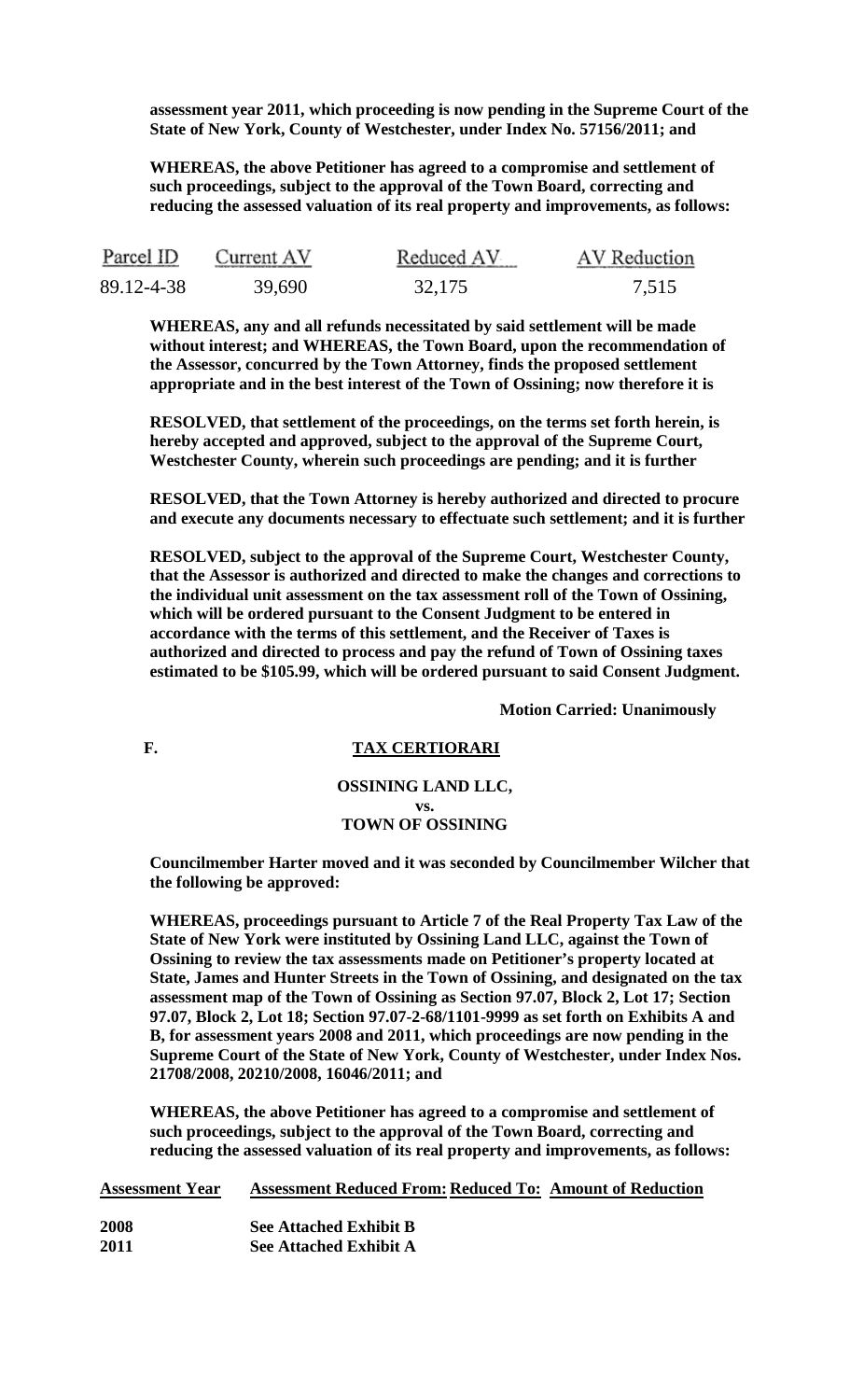**WHEREAS, any and all refunds necessitated by said settlement will be made without interest; and WHEREAS, the Town Board, upon the recommendation of the Assessor, concurred by the Town Attorney, finds the proposed settlement appropriate and in the best interest of the Town of Ossining; now therefore it is** 

**RESOLVED, that settlement of the proceedings, on the terms set forth herein, is hereby accepted and approved, subject to the approval of the Supreme Court, Westchester County, wherein such proceedings are pending; and it is further** 

**RESOLVED, that the Town Attorney is hereby authorized and directed to procure and execute any documents necessary to effectuate such settlement; and it is further** 

**RESOLVED, subject to the approval of the Supreme Court, Westchester County, that the Assessor is authorized and directed to make the changes and corrections to the individual unit assessment on the tax assessment roll of the Town of Ossining, which will be ordered pursuant to the Consent Judgment to be entered in accordance with the terms of this settlement, and the Receiver of Taxes is authorized and directed to process and pay the refund of Town of Ossining taxes estimated to be \$4,132.29, which will be ordered pursuant to said Consent Judgment.**

**Motion Carried: Unanimously**

#### **VI. ADJOURNMENT-WORKSESSION**

**At 8:25 P.M. Councilmember moved and it was seconded by Councilmember Wilcher that the meeting be adjourned.**

**Motion Carried: Unanimously**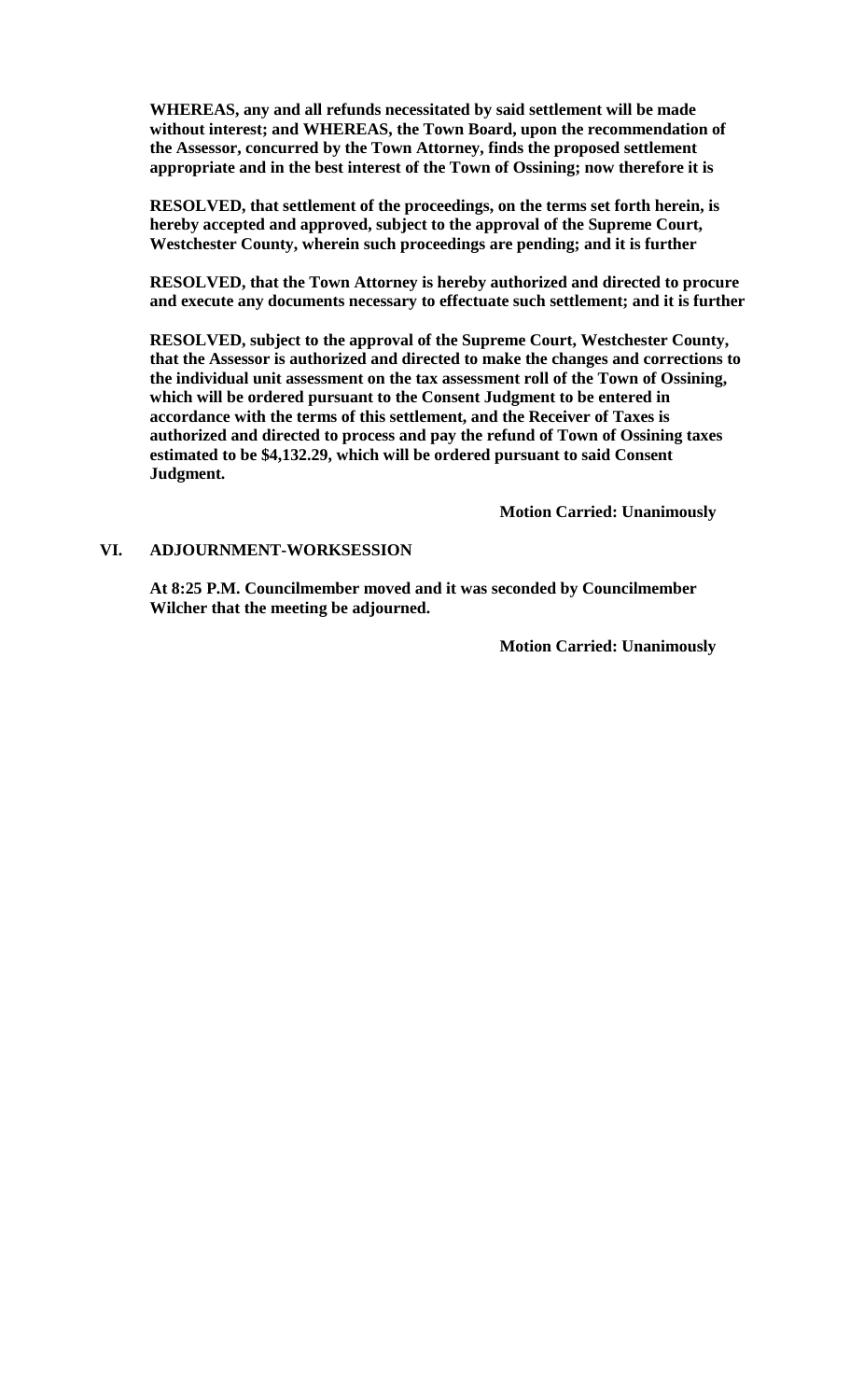| <b>Exhibit A</b> |                        |                                     |                                       |                   |
|------------------|------------------------|-------------------------------------|---------------------------------------|-------------------|
| <b>Ass. Year</b> | <b>Tax ID#</b>         | <b>Current</b><br><b>Assessment</b> | <b>Corrected</b><br><b>Assessment</b> | <b>Difference</b> |
| 11               | 097.007-0002-068./1101 | 5,650                               | 3,472                                 | 2,178             |
| 11               | 097.007-0002-068./1102 | 5,650                               | 3,472                                 | 2,178             |
| 11               | 097.007-0002-068./1103 | 5,650                               | 3,472                                 | 2,178             |
| 11               | 097.007-0002-068./1104 | 5,650                               | 3,472                                 | 2,178             |
| 11               | 097.007-0002-068./1201 | 5,650                               | 3,472                                 | 2,178             |
| 11               | 097.007-0002-068./1202 | 5,650                               | 3,472                                 | 2,178             |
| 11               | 097.007-0002-068./1203 | 5,650                               | 3,472                                 | 2,178             |
| 11               | 097.007-0002-068./1204 | 5,650                               | 3,472                                 | 2,178             |
| 11               | 097.007-0002-068./1205 | 5,650                               | 3,472                                 | 2,178             |
| 11               | 097.007-0002-068./1206 | 5,650                               | 3,472                                 | 2,178             |
| 11               | 097.007-0002-068./1301 | 5,650                               | 3,472                                 | 2,178             |
| 11               | 097.007-0002-068./1302 | 5,650                               | 3,472                                 | 2,178             |
| 11               | 097.007-0002-068./1303 | 5,650                               | 3,472                                 | 2,178             |
| 11               | 097.007-0002-068./1304 | 5,650                               | 3,472                                 | 2,178             |
| 11               | 097.007-0002-068./1305 | 5,650                               | 3,472                                 | 2,178             |
| 11               | 097.007-0002-068./1306 | 5,650                               | 3,472                                 | 2,178             |
| 11               | 097.007-0002-068./1307 | 5,650                               | 3,472                                 | 2,178             |
| 11               | 097.007-0002-068./1308 | 5,650                               | 3,472                                 | 2,178             |
| 11               | 097.007-0002-068./1401 | 5,650                               | 3,472                                 | 2,178             |
| 11               | 097.007-0002-068./1402 | 5,650                               | 3,472                                 | 2,178             |
| 11               | 097.007-0002-068./1403 | 5,650                               | 3,472                                 | 2,178             |
| 11               | 097.007-0002-068./1404 | 5,650                               | 3,472                                 | 2,178             |
| 11               | 097.007-0002-068./1405 | 5,650                               | 3,472                                 | 2,178             |
| 11               | 097.007-0002-068./1406 | 5,650                               | 3,472                                 | 2,178             |
| 11               | 097.007-0002-068./1407 | 5,650                               | 3,472                                 | 2,178             |
| 11               | 097.007-0002-068./1408 | 5,650                               | 3,472                                 | 2,178             |
| 11               | 097.007-0002-068./1501 | 5,650                               | 3,472                                 | 2,178             |
| 11               | 097.007-0002-068./1502 | 5,650                               | 3,472                                 | 2,178             |
| 11               | 097.007-0002-068./1503 | 5,650                               | 3,472                                 | 2,178             |
| 11               | 097.007-0002-068./1504 | 5,650                               | 3,472                                 | 2,178             |
| 11               | 097.007-0002-068./1505 | 5,650                               | 3,472                                 | 2,178             |
| 11               | 097.007-0002-068./1506 | 5,650                               | 3,472                                 | 2,178             |
| 11               | 097.007-0002-068./1507 | 5,650                               | 3,472                                 | 2,178             |
| 11               | 097.007-0002-068./1508 | 5,650                               | 3,472                                 | 2,178             |
| 11               | 097.007-0002-068./1509 | 5,650                               | 3,472                                 | 2,178             |
| 11               | 097.007-0002-068./1510 | 5,650                               | 3,472                                 | 2,178             |
| 11               | 097.007-0002-068./1601 | 5,650                               | 3,472                                 | 2,178             |
| 11               | 097.007-0002-068./1602 | 5,650                               | 3,472                                 | 2,178             |
| 11               | 097.007-0002-068./1603 | 5,650                               | 3,472                                 | 2,178             |
| 11               | 097.007-0002-068./1604 | 5,650                               | 3,472                                 | 2,178             |
| 11               | 097.007-0002-068./1605 | 5,650                               | 3,472                                 | 2,178             |
| 11               | 097.007-0002-068./1606 | 5,650                               | 3,472                                 | 2,178             |
| 11               | 097.007-0002-068./1607 | 5,650                               | 3,472                                 | 2,178             |
| 11               | 097.007-0002-068./1608 | 5,650                               | 3,472                                 | 2,178             |
| 11               | 097.007-0002-068./1609 | 5,650                               | 3,472                                 | 2,178             |
| 11               | 097.007-0002-068./1610 | 5,650                               | 3,472                                 | 2,178             |
| 11               | 097.007-0002-068./2101 | 5,650                               | 3,472                                 | 2,178             |
| 11               | 097.007-0002-068./2102 | 5,650                               | 3,472                                 | 2,178             |
| 11               | 097.007-0002-068./2201 | 5,650                               | 3,472                                 | 2,178             |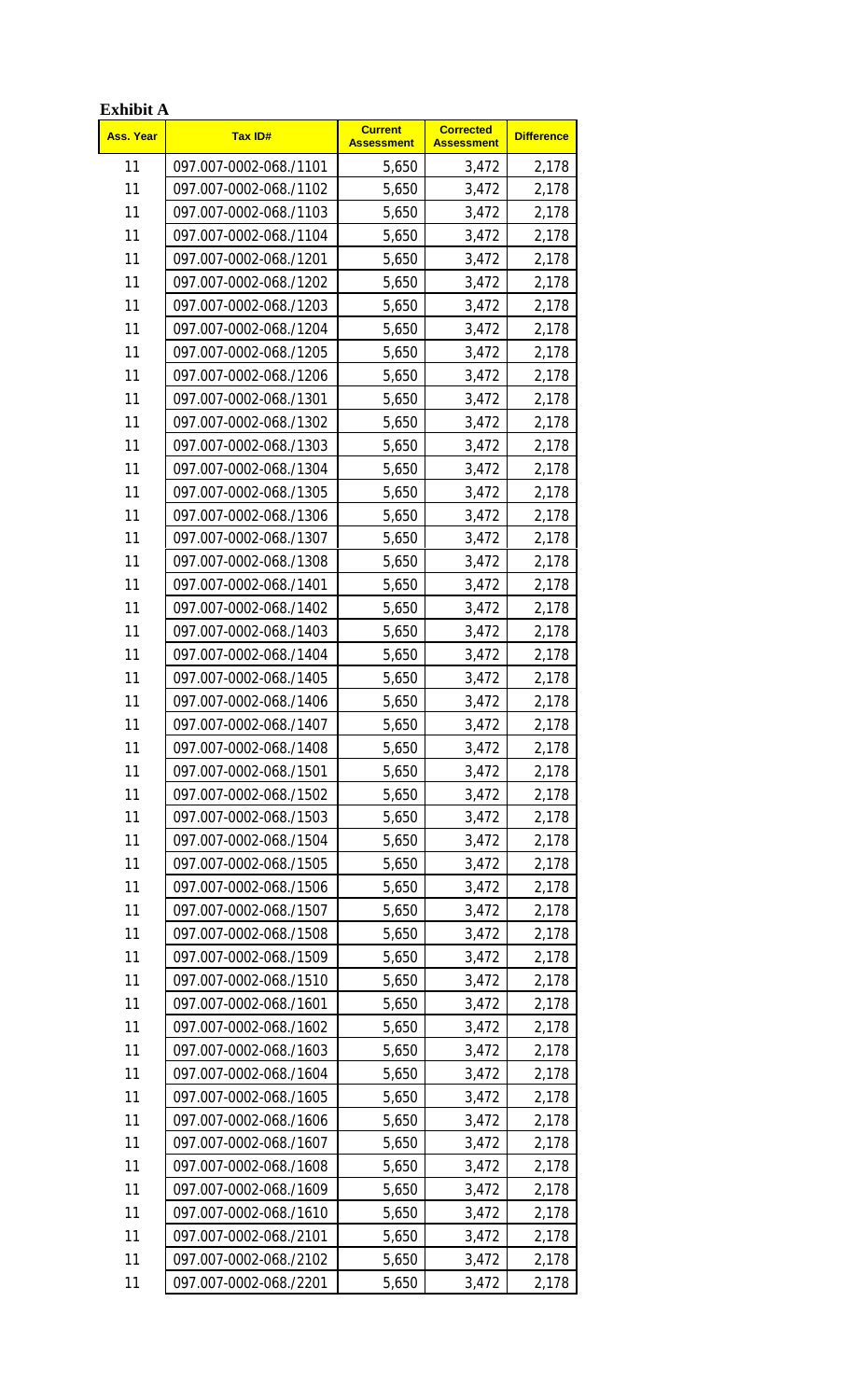| 11 | 097.007-0002-068./2202 | 5,650   | 3,472   | 2,178   |
|----|------------------------|---------|---------|---------|
| 11 | 097.007-0002-068./2301 | 5,650   | 3,472   | 2,178   |
| 11 | 097.007-0002-068./2302 | 5,650   | 3,472   | 2,178   |
| 11 | 097.007-0002-068./2401 | 5,650   | 3,472   | 2,178   |
| 11 | 097.007-0002-068./2402 | 5,650   | 3,472   | 2,178   |
| 11 | 097.007-0002-068./9999 | 10      | 6       |         |
| 11 | 097.007-0002-017.      | 322,000 | 197,869 | 124,131 |
| 11 | 097.007-0002-018.      | 10,700  | 6,575   | 4,125   |
| 11 | <b>Totals:</b>         | 637,810 | 391,938 | 245,872 |

## **Exhibit B**

| <b>Ass. Year</b> | <b>Tax ID#</b> | <b>Current</b><br><b>Assessment</b> | <b>Corrected</b><br><b>Assessment</b> | <b>Difference</b> |
|------------------|----------------|-------------------------------------|---------------------------------------|-------------------|
|                  | 097.007-0002-  |                                     |                                       |                   |
| 08               | 068./1101      | 5,650                               | 4,288                                 | 1,362             |
|                  | 097.007-0002-  |                                     |                                       |                   |
| 08               | 068./1102      | 5,650                               | 4,288                                 | 1,362             |
|                  | 097.007-0002-  |                                     |                                       |                   |
| 08               | 068./1103      | 5,650                               | 4,288                                 | 1,362             |
|                  | 097.007-0002-  |                                     |                                       |                   |
| 08               | 068./1104      | 5,650                               | 4,288                                 | 1,362             |
|                  | 097.007-0002-  |                                     |                                       |                   |
| 08               | 068./1201      | 5,650                               | 4,288                                 | 1,362             |
|                  | 097.007-0002-  |                                     |                                       |                   |
| 08               | 068./1202      | 5,650                               | 4,288                                 | 1,362             |
|                  | 097.007-0002-  |                                     |                                       |                   |
| 08               | 068./1203      | 5,650                               | 4,288                                 | 1,362             |
|                  | 097.007-0002-  |                                     |                                       |                   |
| 08               | 068./1204      | 5,650                               | 4,288                                 | 1,362             |
|                  | 097.007-0002-  |                                     |                                       |                   |
| 08               | 068./1205      | 5,650                               | 4,288                                 | 1,362             |
|                  | 097.007-0002-  |                                     |                                       |                   |
| 08               | 068./1206      | 5,650                               | 4,288                                 | 1,362             |
|                  | 097.007-0002-  |                                     |                                       |                   |
| 08               | 068./1301      | 5,650                               | 4,288                                 | 1,362             |
|                  | 097.007-0002-  |                                     |                                       |                   |
| 08               | 068./1302      | 5,650                               | 4,288                                 | 1,362             |
|                  | 097.007-0002-  |                                     |                                       |                   |
| 08               | 068./1303      | 5,650                               | 4,288                                 | 1,362             |
|                  | 097.007-0002-  |                                     |                                       |                   |
| 08               | 068./1304      | 5,650                               | 4,288                                 | 1,362             |
|                  | 097.007-0002-  |                                     |                                       |                   |
| 08               | 068./1305      | 5,650                               | 4,288                                 | 1,362             |
|                  | 097.007-0002-  |                                     |                                       |                   |
| 08               | 068./1306      | 5,650                               | 4,288                                 | 1,362             |
|                  | 097.007-0002-  |                                     |                                       |                   |
| 08               | 068./1307      | 5,650                               | 4,288                                 | 1,362             |
|                  | 097.007-0002-  |                                     |                                       |                   |
| 08               | 068./1308      | 5,650                               | 4,288                                 | 1,362             |
|                  | 097.007-0002-  |                                     |                                       |                   |
| 08               | 068./1401      | 5,650                               | 4,288                                 | 1,362             |
|                  | 097.007-0002-  |                                     |                                       |                   |
| 08               | 068./1402      | 5,650                               | 4,288                                 | 1,362             |
|                  | 097.007-0002-  |                                     |                                       |                   |
| 08               | 068./1403      | 5,650                               | 4,288                                 | 1,362             |
|                  | 097.007-0002-  |                                     |                                       |                   |
| 08               | 068./1404      | 5,650                               | 4,288                                 | 1,362             |
|                  | 097.007-0002-  |                                     |                                       |                   |
| 08               | 068./1405      | 5,650                               | 4,288                                 | 1,362             |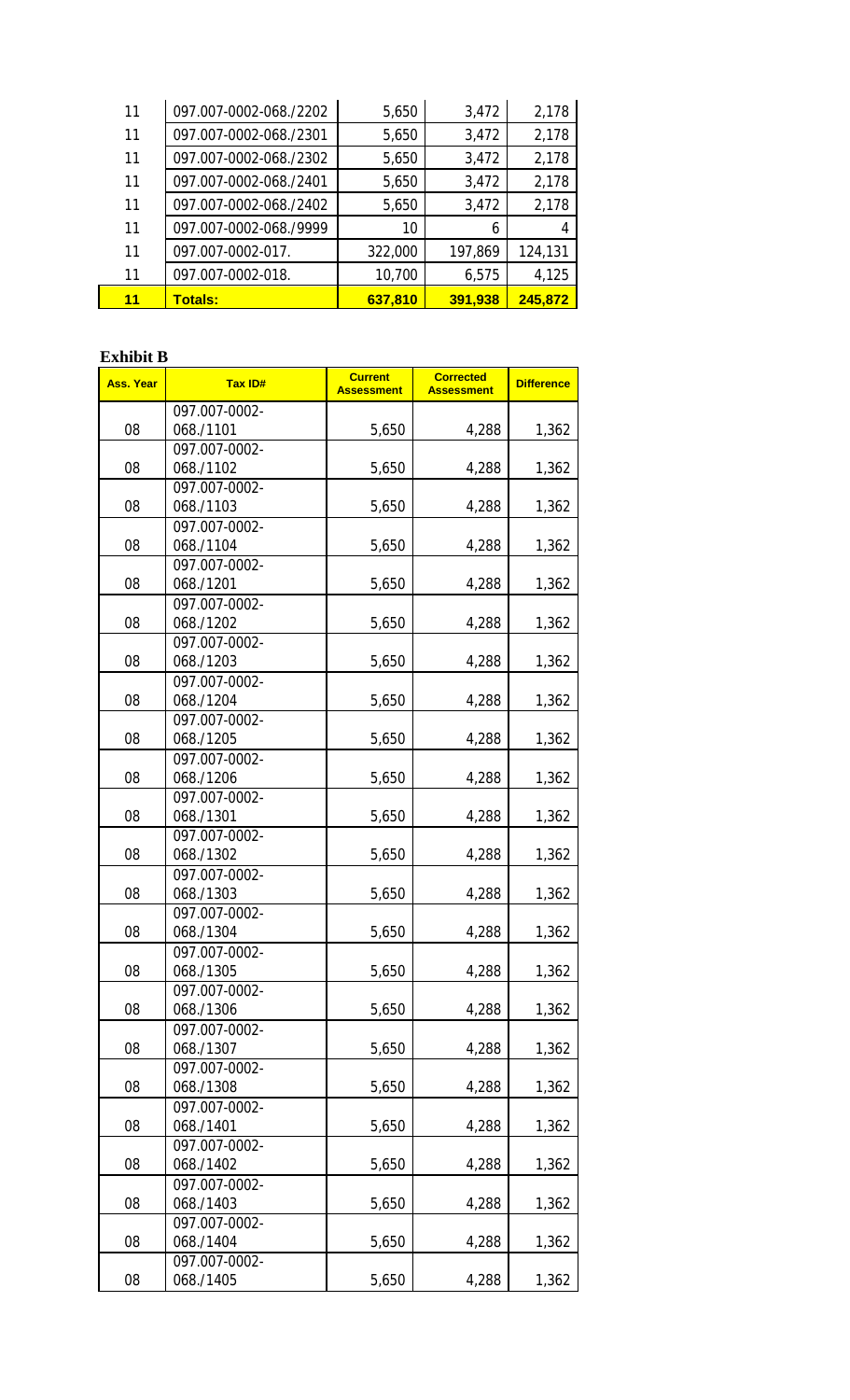|    | 097.007-0002- |       |       |       |
|----|---------------|-------|-------|-------|
| 08 | 068./1406     | 5,650 | 4,288 | 1,362 |
|    | 097.007-0002- |       |       |       |
| 08 | 068./1407     | 5,650 | 4,288 | 1,362 |
|    | 097.007-0002- |       |       |       |
| 08 | 068./1408     | 5,650 | 4,288 | 1,362 |
|    | 097.007-0002- |       |       |       |
| 08 | 068./1501     | 5,650 | 4,288 | 1,362 |
|    | 097.007-0002- |       |       |       |
| 08 | 068./1502     | 5,650 | 4,288 | 1,362 |
|    | 097.007-0002- |       |       |       |
| 08 | 068./1503     | 5,650 | 4,288 | 1,362 |
|    | 097.007-0002- |       |       |       |
| 08 | 068./1504     | 5,650 | 4,288 | 1,362 |
|    | 097.007-0002- |       |       |       |
| 08 | 068./1505     | 5,650 | 4,288 | 1,362 |
|    | 097.007-0002- |       |       |       |
| 08 | 068./1506     | 5,650 | 4,288 | 1,362 |
|    | 097.007-0002- |       |       |       |
| 08 | 068./1507     | 5,650 | 4,288 | 1,362 |
|    | 097.007-0002- |       |       |       |
| 08 | 068./1508     | 5,650 | 4,288 | 1,362 |
|    | 097.007-0002- |       |       |       |
| 08 | 068./1509     | 5,650 | 4,288 | 1,362 |
|    | 097.007-0002- |       |       |       |
| 08 | 068./1510     | 5,650 | 4,288 | 1,362 |
|    | 097.007-0002- |       |       |       |
| 08 | 068./1601     | 5,650 | 4,288 | 1,362 |
|    | 097.007-0002- |       |       |       |
| 08 | 068./1602     | 5,650 | 4,288 | 1,362 |
|    | 097.007-0002- |       |       |       |
| 08 | 068./1603     | 5,650 | 4,288 | 1,362 |
|    | 097.007-0002- |       |       |       |
| 08 | 068./1604     | 5,650 | 4,288 | 1,362 |
|    | 097.007-0002- |       |       |       |
| 08 | 068./1605     | 5,650 | 4,288 | 1,362 |
|    | 097.007-0002- |       |       |       |
| 08 | 068./1606     | 5,650 | 4,288 | 1,362 |
|    | 097.007-0002- |       |       |       |
| 08 | 068./1607     | 5,650 | 4,288 | 1,362 |
|    | 097.007-0002- |       |       |       |
| 08 | 068./1608     | 5,650 | 4,288 | 1,362 |
|    | 097.007-0002- |       |       |       |
| 08 | 068./1609     | 5,650 | 4,288 | 1,362 |
|    | 097.007-0002- |       |       |       |
| 08 | 068./1610     | 5,650 | 4,288 | 1,362 |
|    | 097.007-0002- |       |       |       |
| 08 | 068./2101     | 5,650 | 4,288 | 1,362 |
|    | 097.007-0002- |       |       |       |
| 08 | 068./2102     | 5,650 | 4,288 | 1,362 |
|    | 097.007-0002- |       |       |       |
| 08 | 068./2201     | 5,650 | 4,288 | 1,362 |
|    | 097.007-0002- |       |       |       |
| 08 | 068./2202     | 5,650 | 4,288 | 1,362 |
|    | 097.007-0002- |       |       |       |
| 08 | 068./2301     | 5,650 | 4,288 | 1,362 |
|    | 097.007-0002- |       |       |       |
| 08 | 068./2302     | 5,650 | 4,288 | 1,362 |
|    | 097.007-0002- |       |       |       |
| 08 | 068./2401     | 5,650 | 4,288 | 1,362 |
|    | 097.007-0002- |       |       |       |
| 08 | 068./2402     | 5,650 | 4,288 | 1,362 |
|    |               |       |       |       |